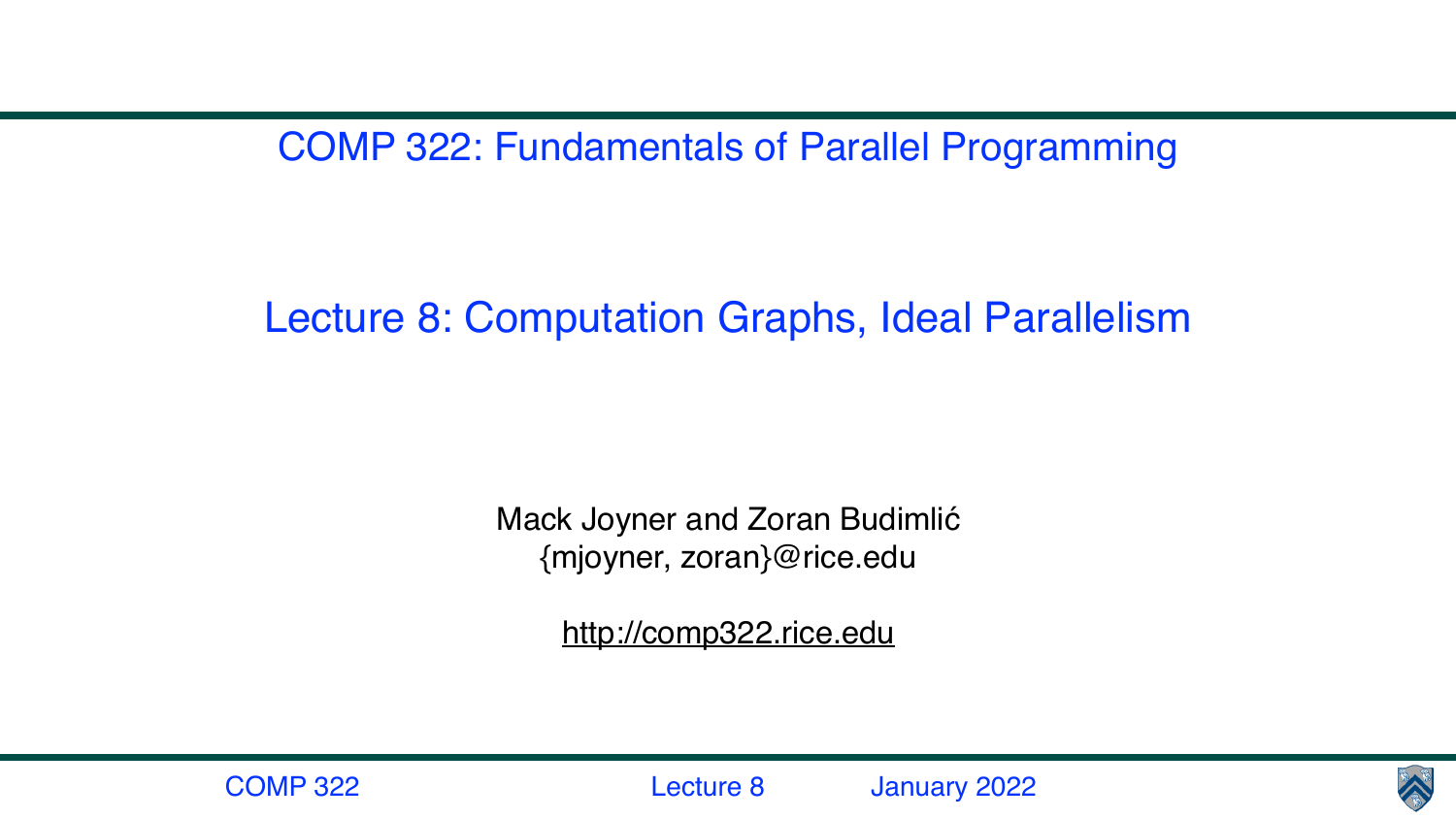



- A Computation Graph (CG) captures the dynamic execution of a parallel program, for a specific input
- CG nodes are "steps" in the program's execution — A step is a sequential subcomputation without any spawned, begin-finish or end-finish operations
- CG edges represent ordering constraints
	- "Continue" edges define sequencing of steps within a task
	- "Spawn" edges connect parent tasks to child spawned tasks
	- "Join" edges connect the end of each spawned task to its IEF's end-must finish operations
- All computation graphs must be acyclic —It is not possible for a node to depend on itself
- Computation graphs are examples of "directed acyclic graphs" (DAGs)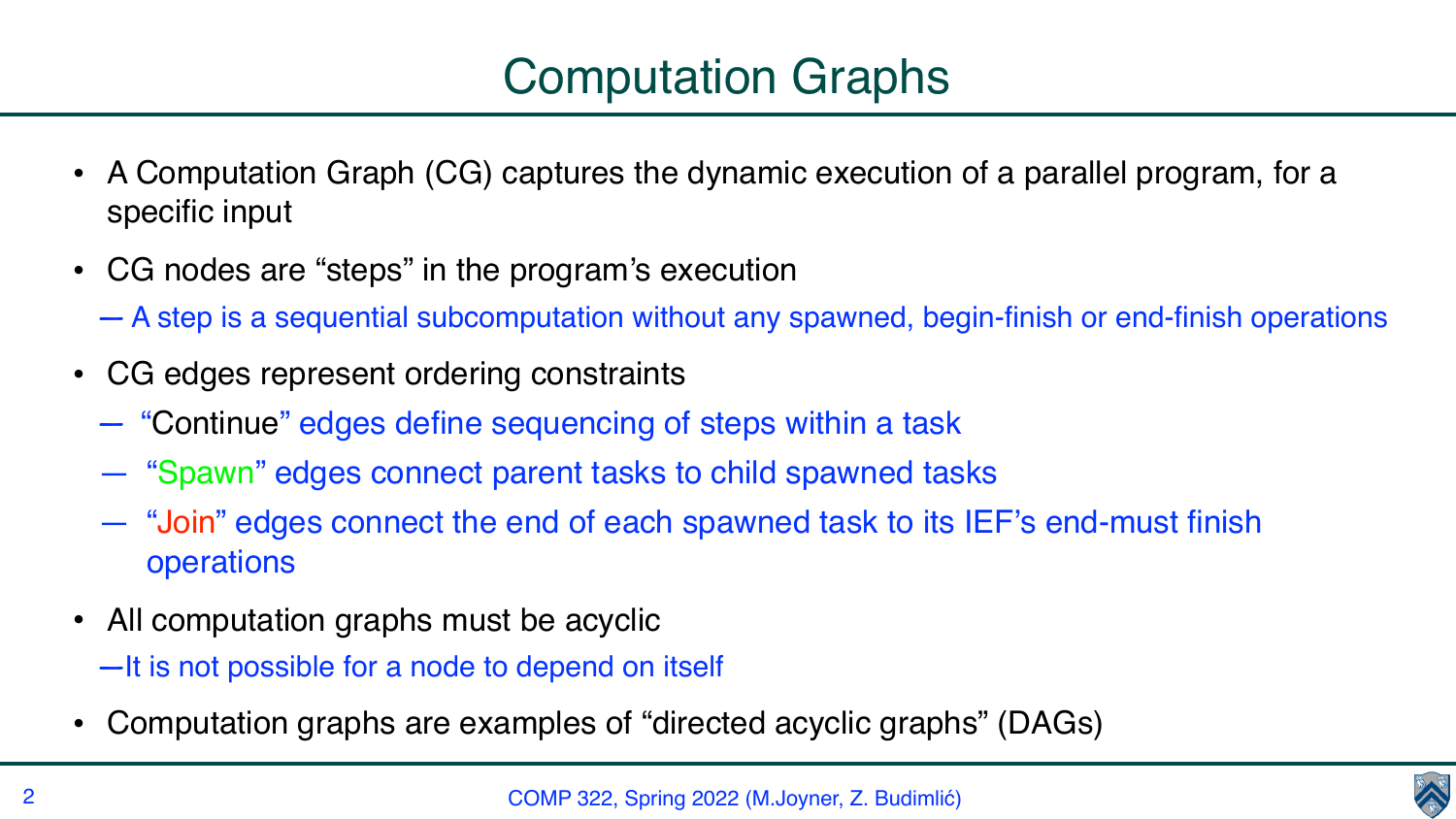- 1. must finish { // F1
- 2. spawn { A; }
- 3. must finish { // F2
- 4. spawn { B1; }
- 5. spawn { B2; }
- 6.  $}$  // F2
- 7. B3;
- 8. } // F1



## Which statements can potentially be executed in parallel with each other?

Key idea: If two statements, X and Y, have *no path of directed edges* from one to the other, then they can run in parallel with each other.



#### Computation Graph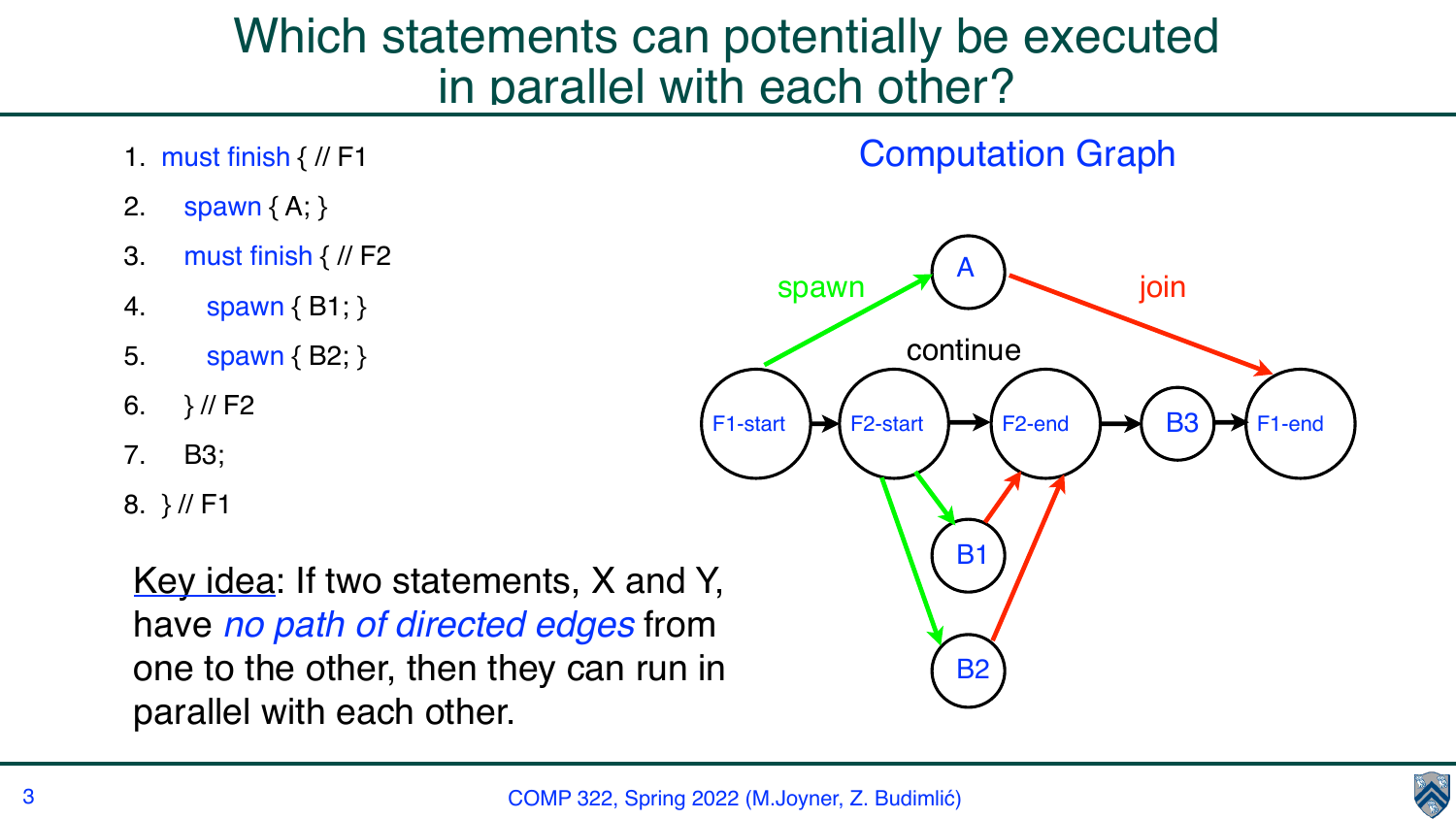Assume you have 2 washers and 2 dryers. Assume there's 0 cost to spawn a task.

Place "must finish" blocks and "spawn" blocks around the following tasks:

- 1. Run load 1 in washer (LW1)
- 2. Run load 2 in washer (LW2)
- 3. Run load 1 in dryer (LD1)
- 4. Run load 2 in dryer (LD2)

## Computational Graph Exercise

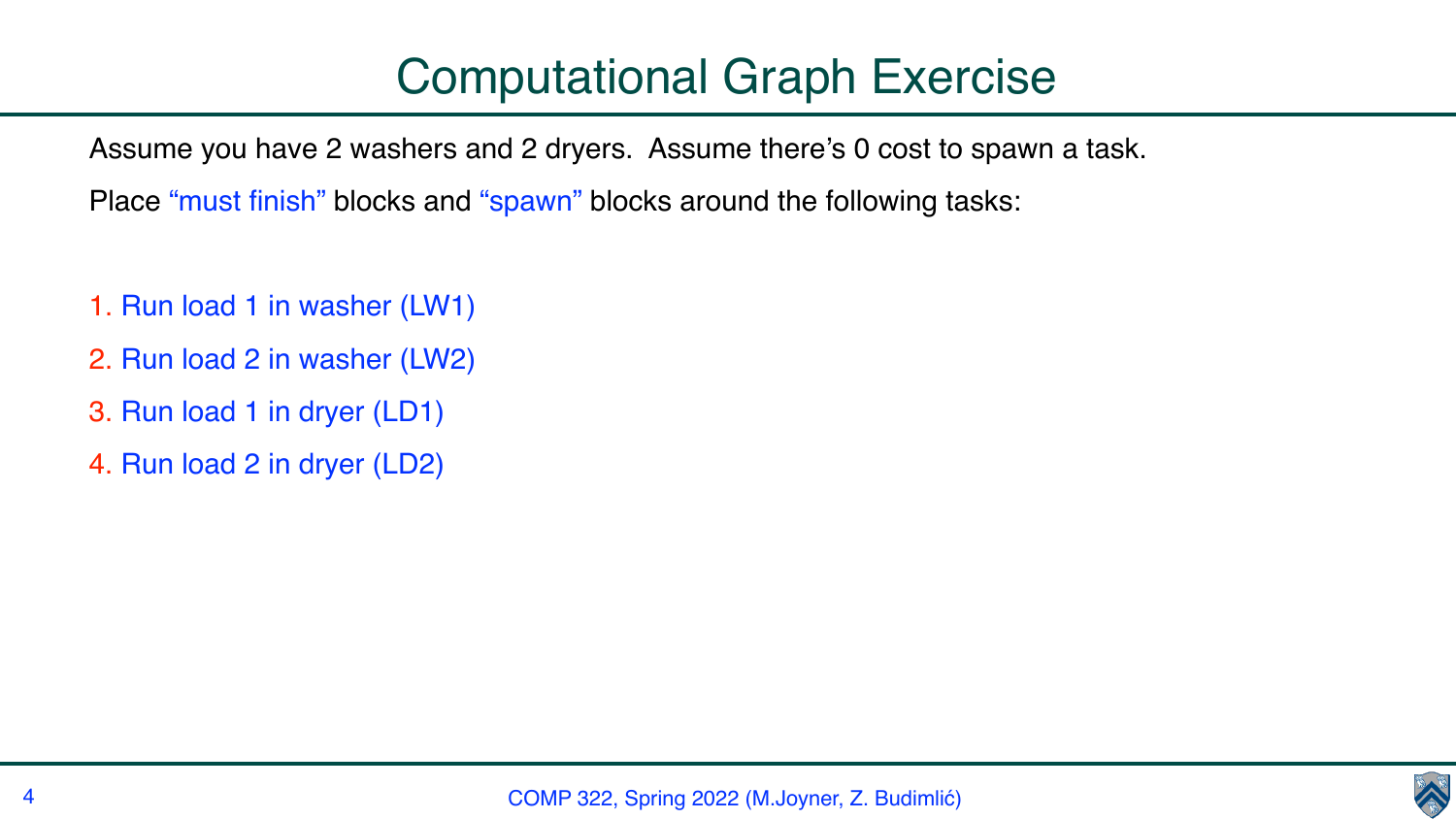Assume you have 2 washers and 2 dryers. Assume there's 0 cost to spawn a task. Place "must finish" blocks and "spawn" around the following tasks:

- 1. must finish  $\frac{1}{1}$  // F1
- 2. spawn { Run load 1 in washer (LW1) }
- 3. spawn { Run load 2 in washer (LW2) } 4.} // F1
- 5. spawn { Run load 1 in dryer (LD1) }
- 6. spawn { Run load 2 in dryer (LD2) }

## Computational Graph Exercise (Solution #1)

- 
- 

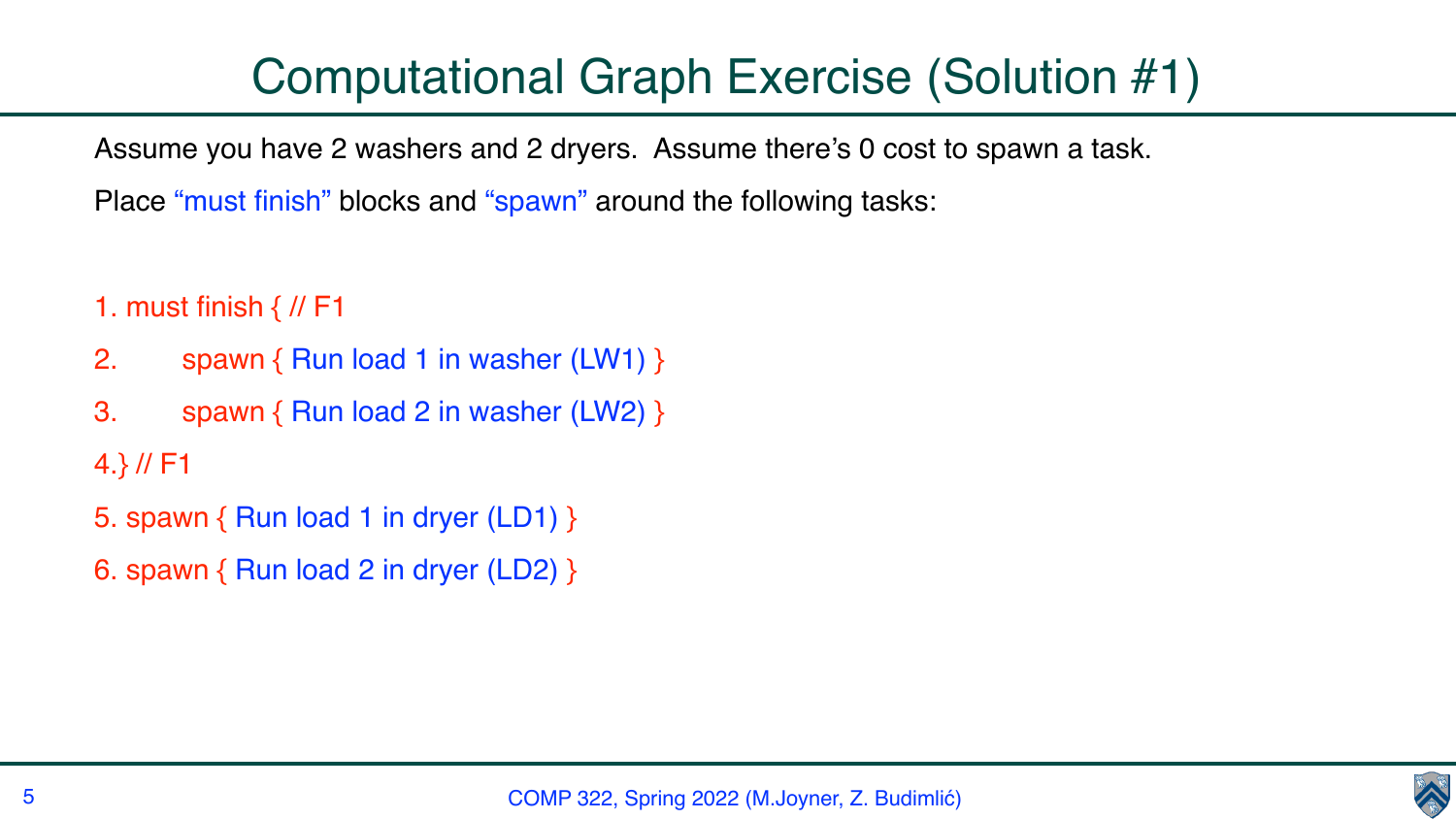Assume you have 2 washers and 2 dryers. Assume there's 0 cost to spawn a task.

- 
- Place "must finish" blocks and "spawn" around the following tasks:

- 1. must finish  $\frac{1}{1}$  // F1
- 2. spawn { Run load 1 in washer (LW1); Run load 1 in dryer (LD1) }
- 3. spawn { Run load 2 in washer (LW2); Run load 2 in dryer (LD2) } 4.} // F1

COMP 322, Spring 2022 (M.Joyner, Z. Budimlić)



# Computational Graph Exercise (Solution #2)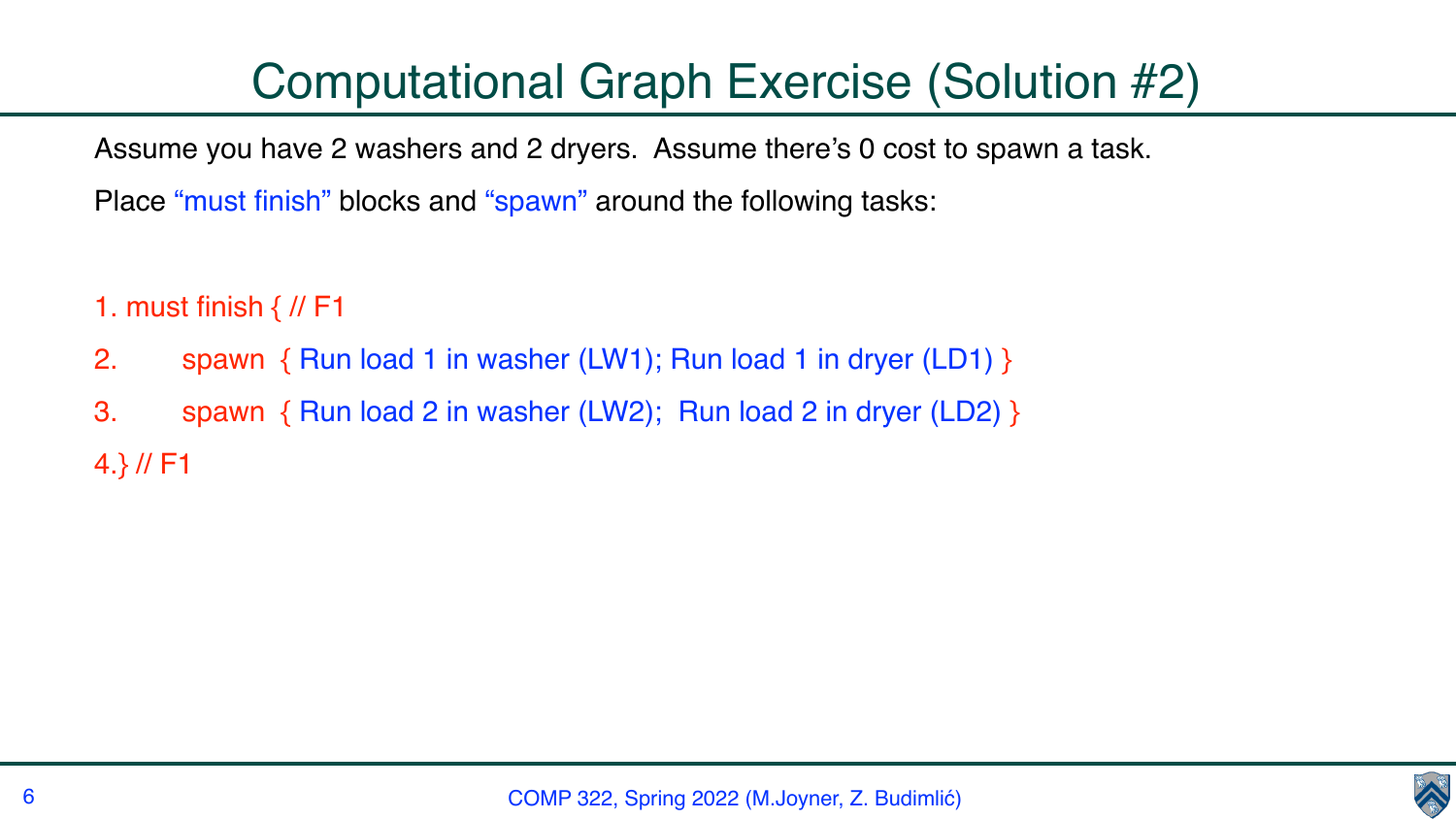

## Draw Computation Graph for Solution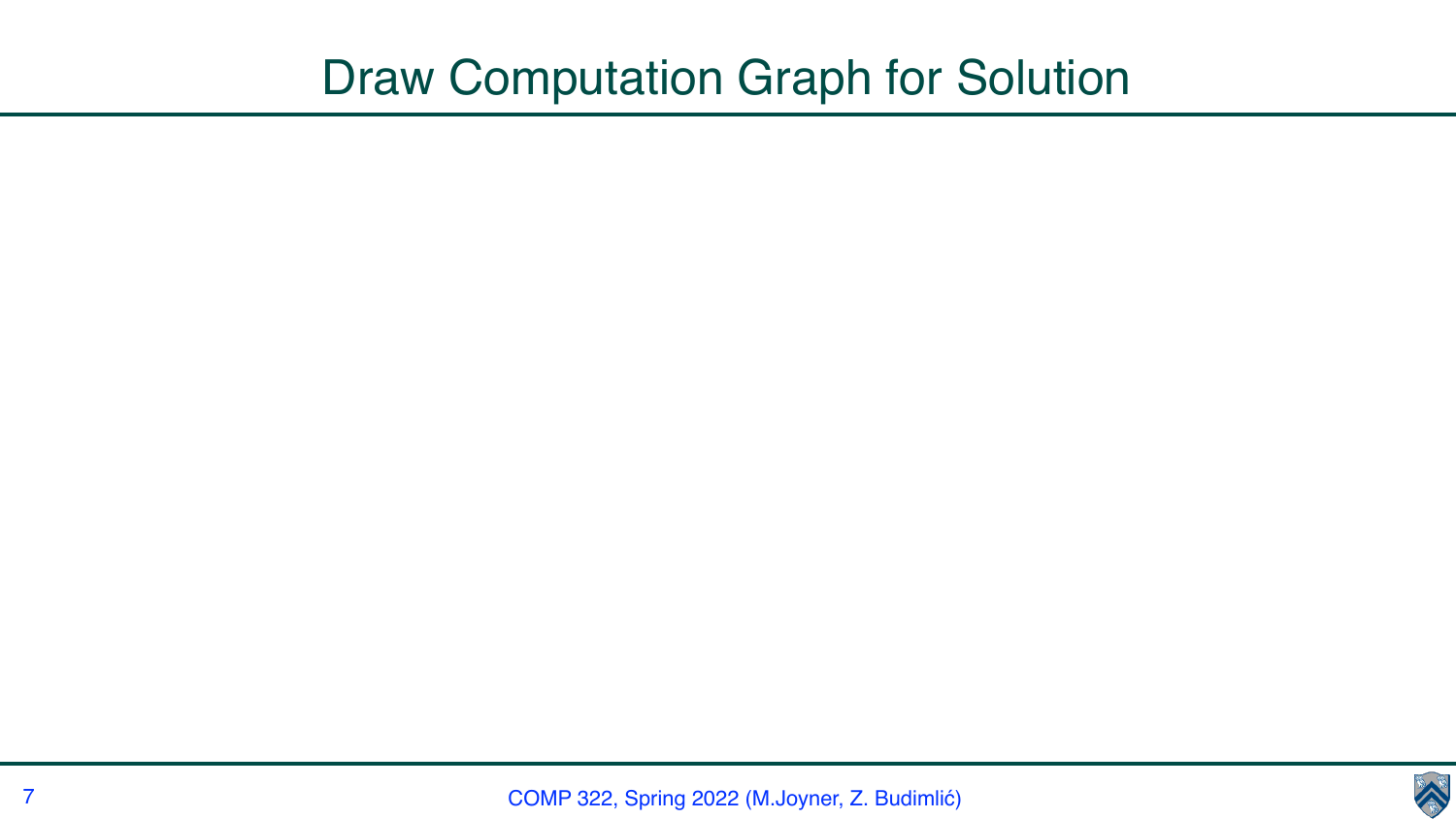- 1. must finish { // F1
- 2. spawn LW1;
- 3. spawn LW2;
- 4.} // F1
- 5. spawn LD1;
- 6. spawn LD2;



## Draw Computation Graph for Solution #1



## Computation Graph

### Key idea: If two statements, X and Y, have *no path of directed edges* from one to the other, then they can run in parallel with each other.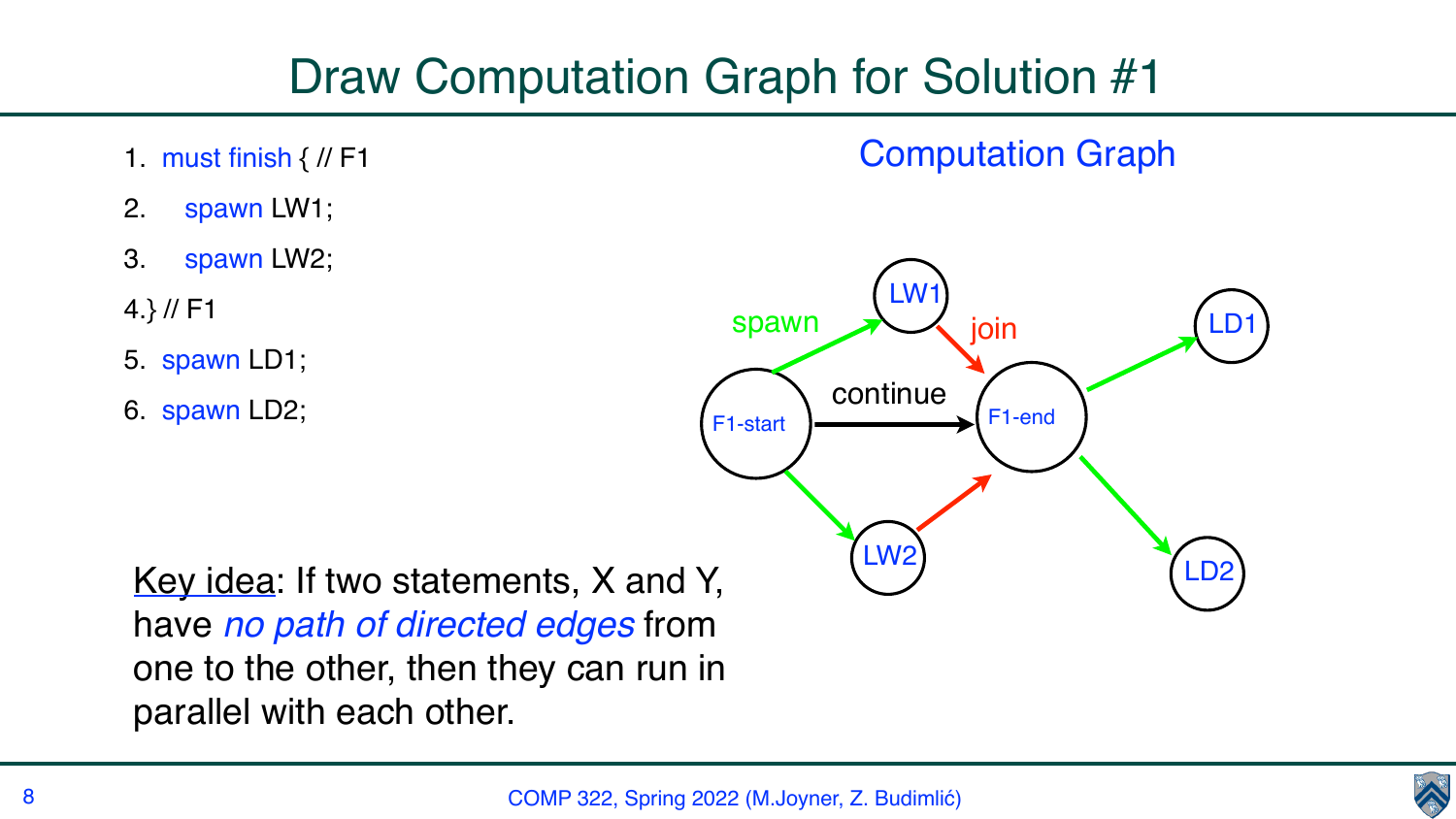## Draw Computation Graph for Solution #2

- 1. must finish { // F1
- 2. spawn { LW1; LD1 }
- 3. spawn { LW2; LD2 }

4.} // F1

### Key idea: If two statements, X and Y, have *no path of directed edges* from one to the other, then they can run in parallel with each other. Which solution is better?





## Computation Graph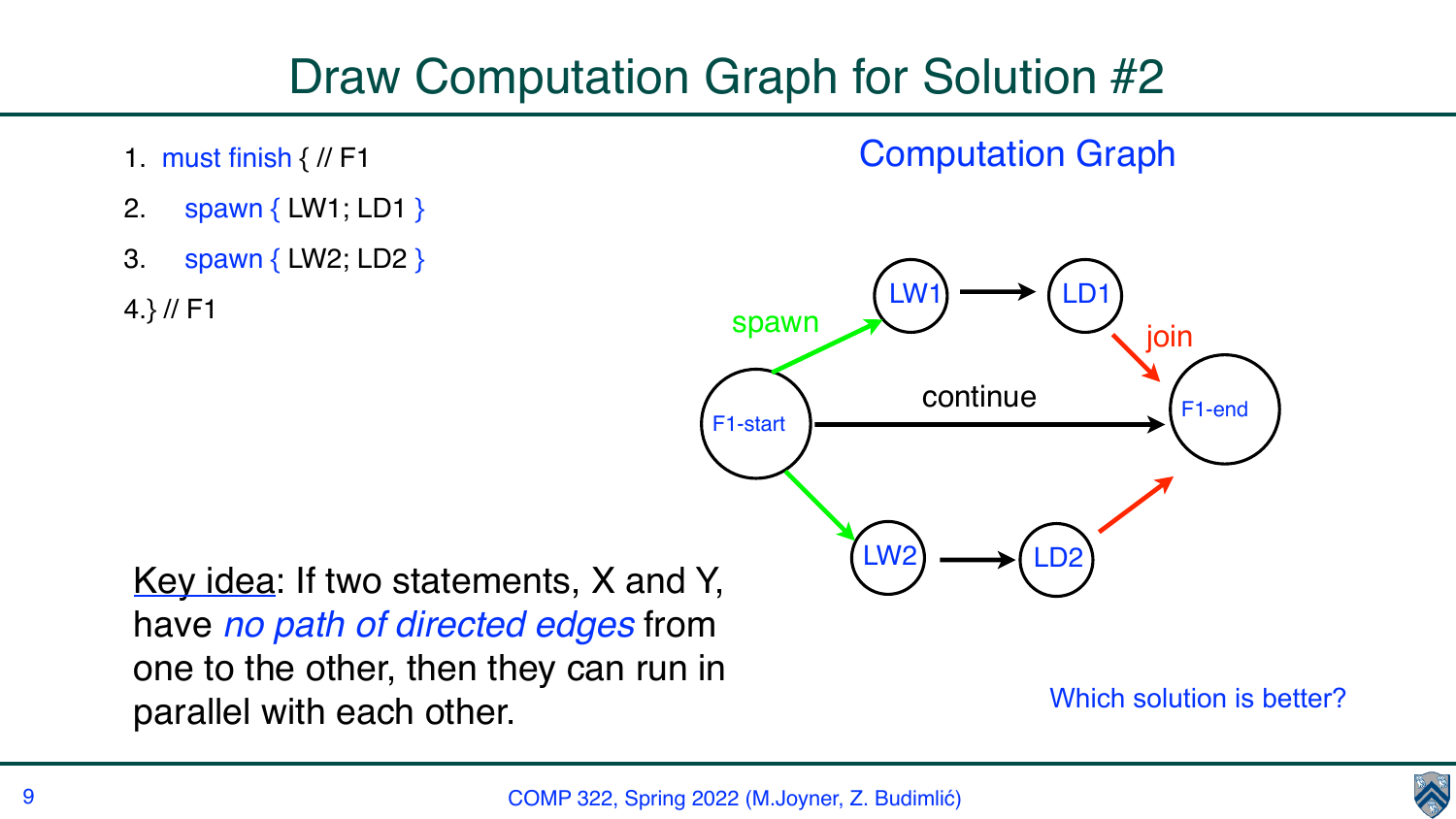- 1. must finish { // F1
- 2. spawn LW1;
- 3. spawn LW2;
- 4.} // F1
- 5. spawn LD1;
- 6. spawn LD2;

## Draw Computation Graph for Solution #1

## Computation Graph





### Key idea: If two statements, X and Y, have *no path of directed edges* from one to the other, then they can run in parallel with each other.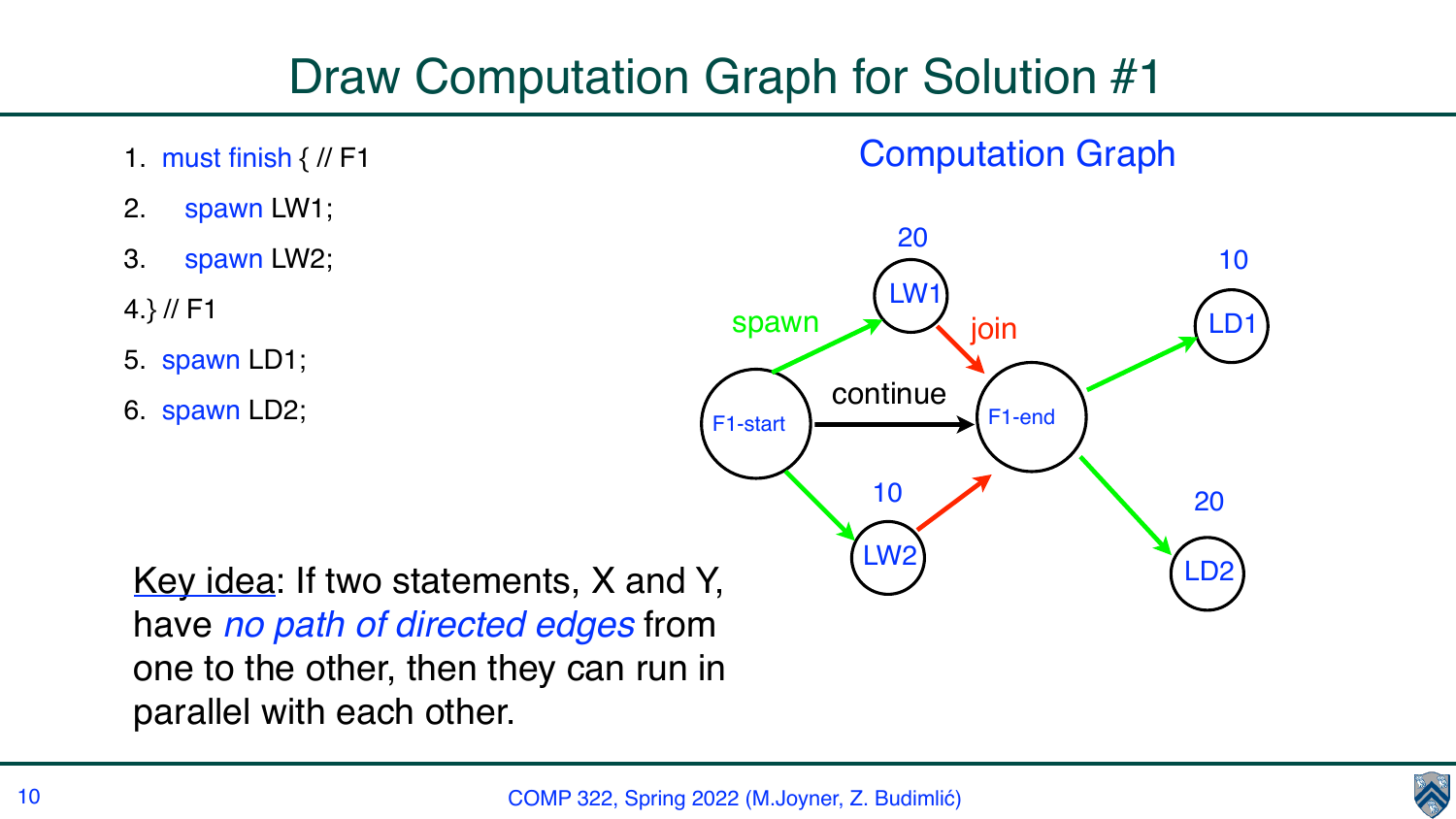## Draw Computation Graph for Solution #2

- 1. must finish { // F1
- 2. spawn { LW1; LD1 }
- 3. spawn { LW2; LD2 }

4.} // F1

COMP 322, Spring 2022 (M.Joyner, Z. Budimlić)



### Computation Graph



### Key idea: If two statements, X and Y, have *no path of directed edges* from one to the other, then they can run in parallel with each other.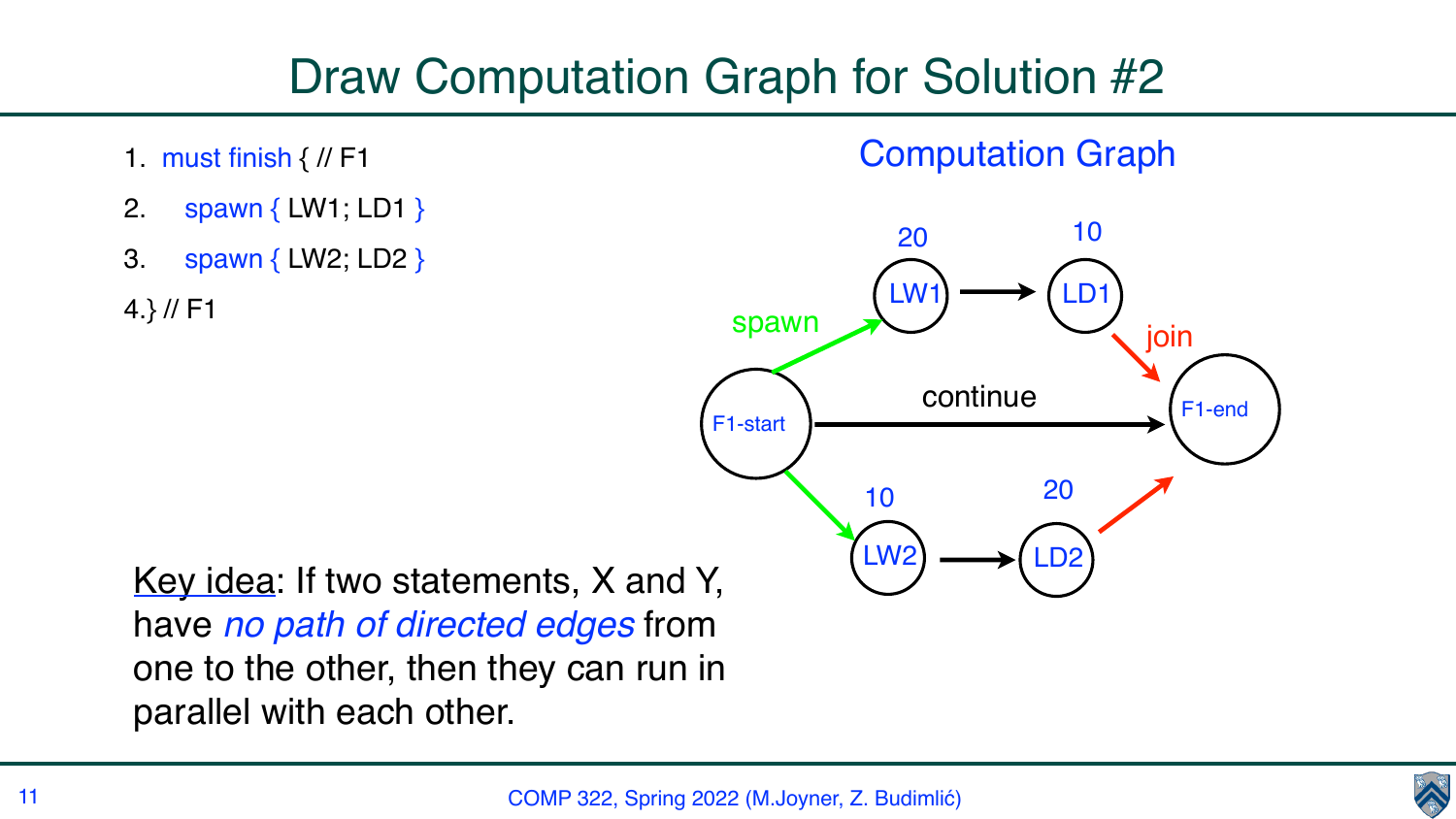## Complexity Measures for Computation Graphs

Define

- $TIME(N) = execution time of node N$
- WORK $(G)$  = sum of TIME(N), for all nodes N in CG G —WORK(G) is the total work to be performed in G
- CPL(G) = length of a longest path in CG G, when adding up execution times of all nodes in the path
	- —Such paths are called *critical paths*
	- —CPL(G) is the length of these paths (critical path length, also referred to as the *span* of the graph)
	- —CPL(G) is also the shortest possible execution time for the computation graph





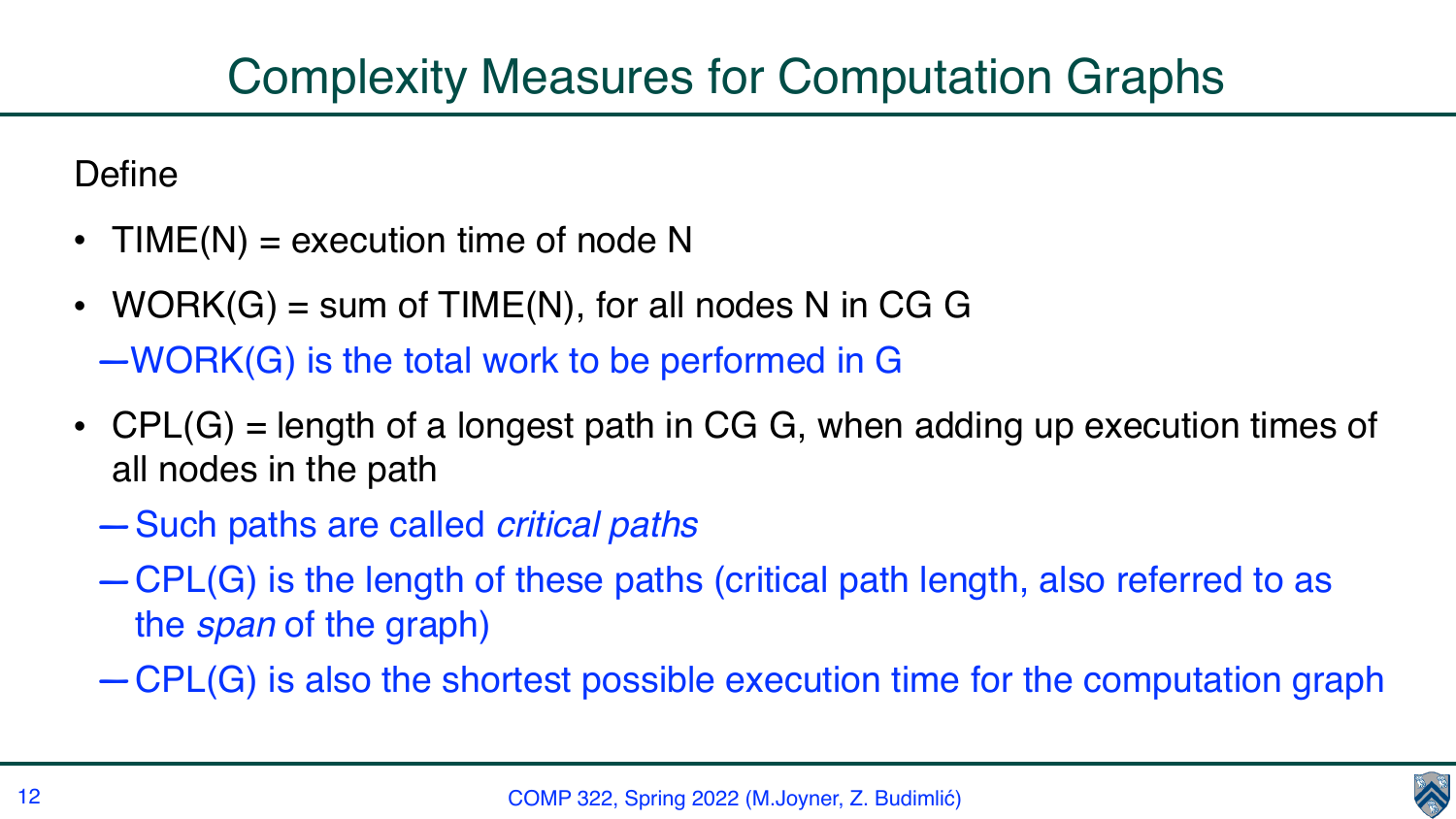## Ideal Parallelism

- De fine ideal parallelism of Computation G Graph as the ratio, WORK(G)/CPL(G )
- Ideal Parallelism only depends on the computation graph, and is the speedup that you can obtain with an unbounded number of processors

Example: WORK(G) = 2 6  $CPL(G) = 11$ 



COMP 322, Spring 2022 (M.Joyner, Z. Budimlić)



Does ideal parallelism tell us we'll need at least x processors and/or at most y processors to get max speedup?

Ideal Parallelism = WORK $(G)/CPL(G)$  = 26/11 ~ 2.36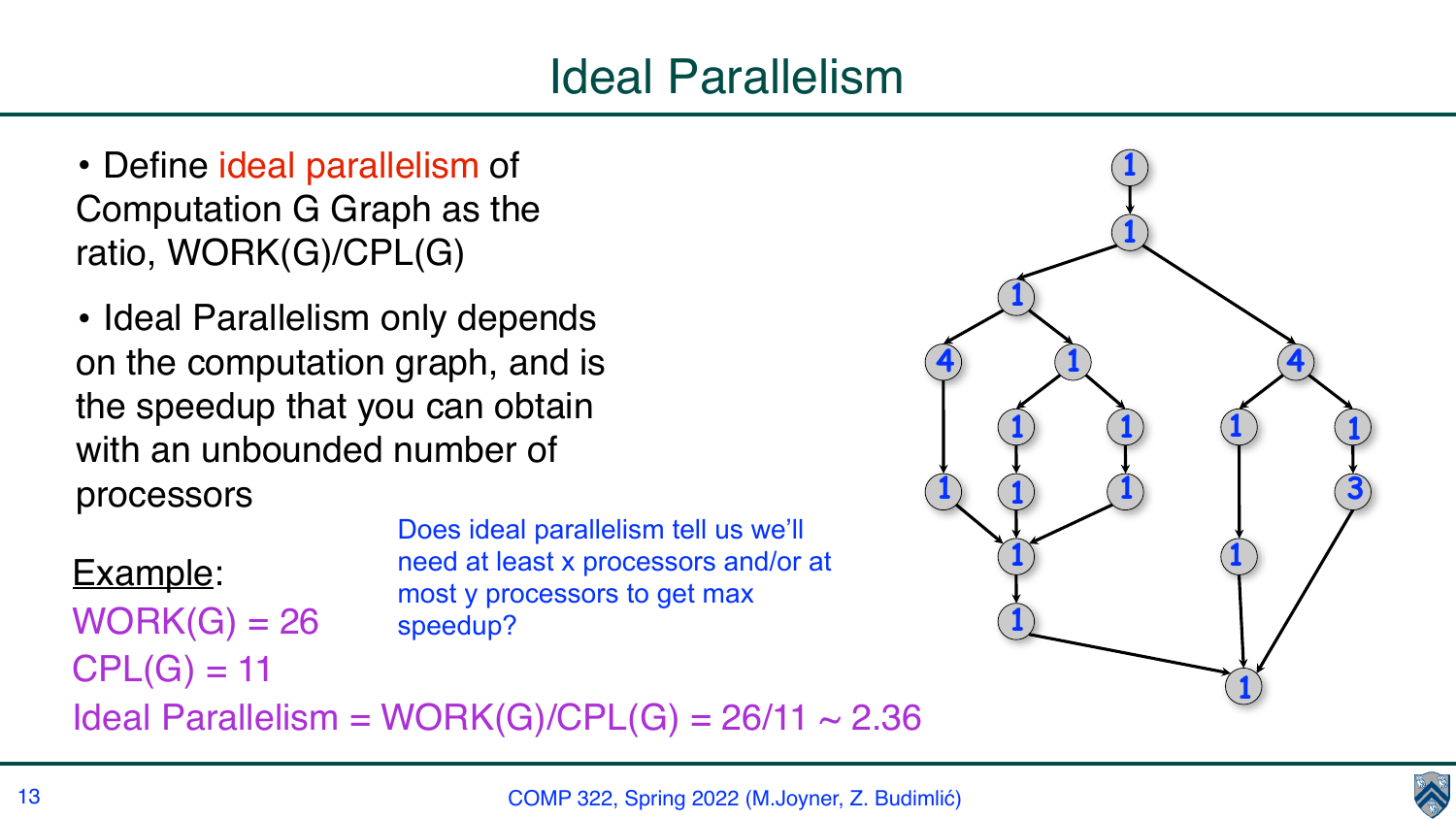



## Ideal Parallelism

- Define ideal parallelism of Computation G Graph as the ratio, WORK(G)/CPL(G)
- Ideal Parallelism only depends on the computation graph, and is the speedup that you can obtain with an unbounded number of

processors

Example:



Does ideal parallelism tell us we'll need at least x processors and/or at most y processors to get max speedup?

 $WORK(G) = 26$  $CPL(G) = 11$ Ideal Parallelism = WORK(G)/CPL(G) =  $26/11 \sim 2.36$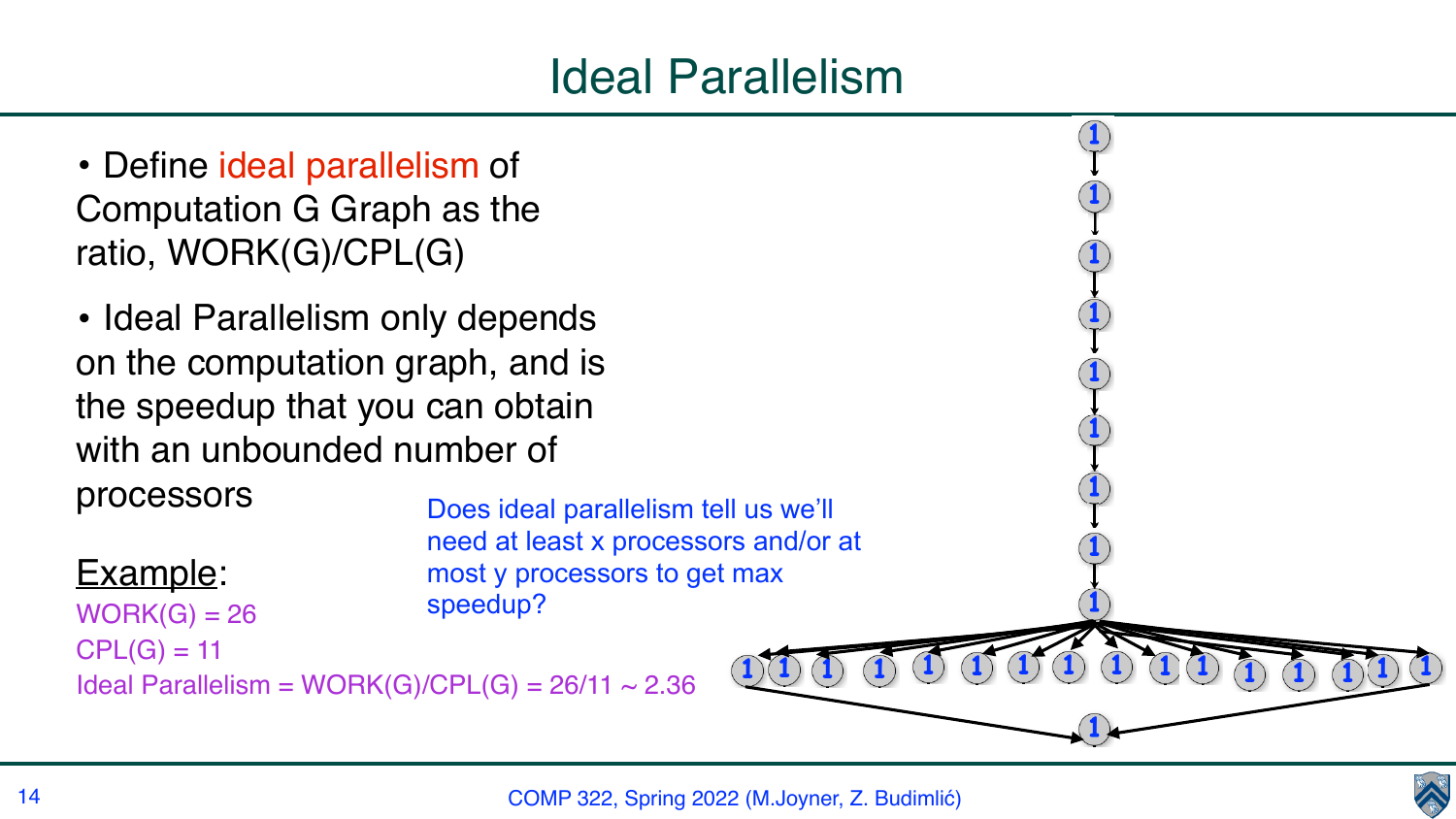

## Which Computation Graph has more ideal parallelism?

Assume that all nodes have TIME  $= 1$ , so WORK  $= 10$  for both graphs.



**Computation Graph 1** Computation Graph 2